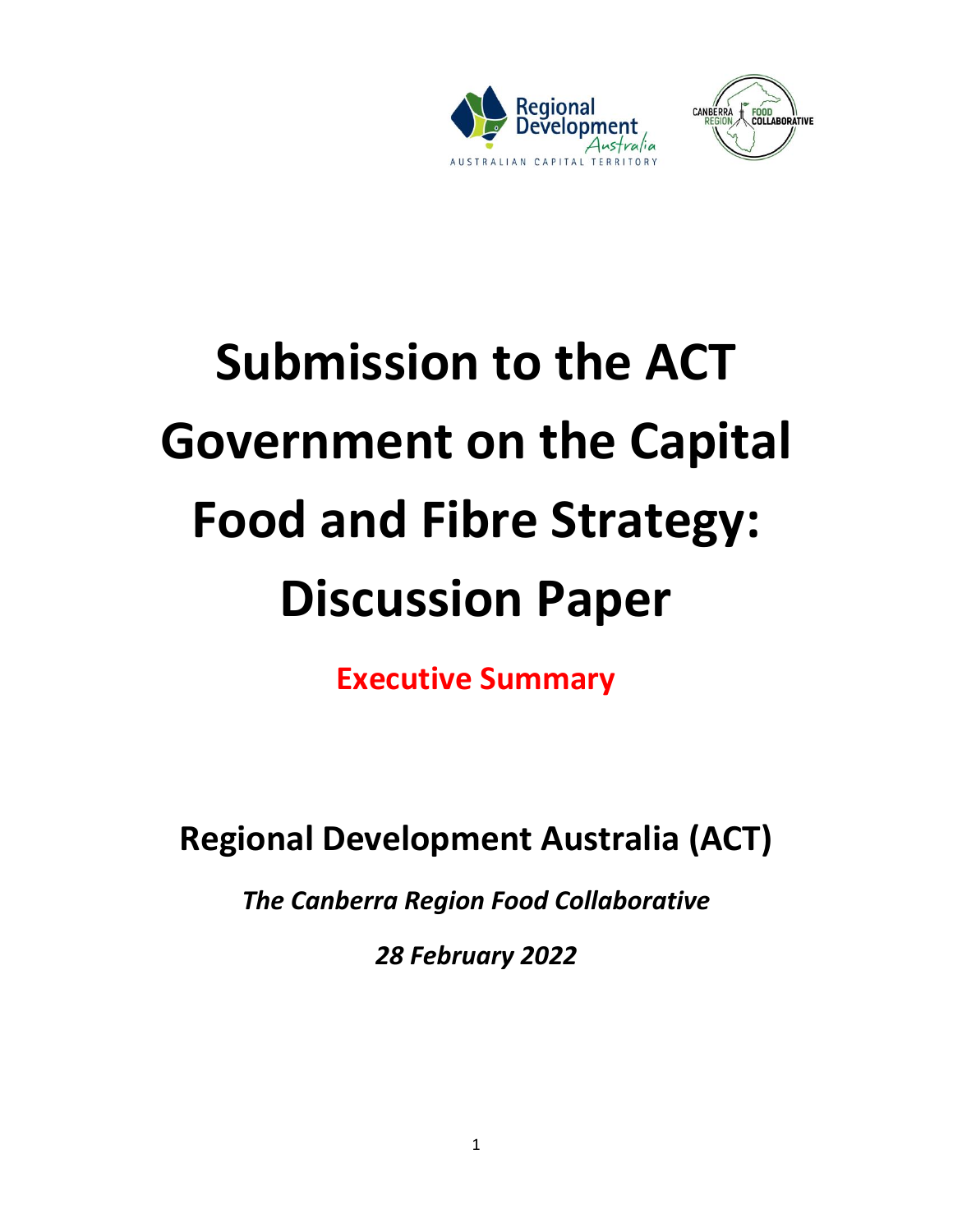



## Executive Summary:

Regional Development Australia (RDA) ACT is an independent NFP with a Board/Committee of nine local leaders, focused on economic development. We are part of a national network of 52 Regional Development Australia organisations, largely funded by the Australian Government through the Department of Infrastructure, Regional Development and Cities. Our charter is to secure more investment and jobs for our region aligning our work with the ACT Government priorities. Our industry focus is on the agrifood industry.

We have launched a new initiative called the Canberra Region Food Collaborative (CRFC) [https://www.agrifood-hub.com/.](https://www.agrifood-hub.com/) The CRFC will be an independent information broker and coordinating body responsible for helping establish an integrated, sustainable, inclusive local food system. We also have developed the highly successful Food in the Capital Event Program – now Australia's only national event focusing City-Region food systems. The CRFC is mentioned in the current Government Agreement for action this parliamentary term subject to funding.

RDA (ACT) welcomes the ACT Government's decision to develop the Capital Food and Fibre Strategy. Its development is crucial for helping our Territory improve its food security and achieve many of the ACTs economic and wellbeing objectives. Taking advantage of its natural and built advantages, we have an unprecedented opportunity to be Australia's leading Urban Food City and to ride a social movement and a technological/design-based wave sweeping the world.

The ACT Government has been taking some important steps in the urban food sector in recent years – from facilitation of community gardens and support for farmers markets through to the more recent focus on food waste. While individually important, evidence from other jurisdictions, both in Australia and overseas, shows that a systematic approach is needed to maximise benefits. There are complex feedback loops within the food system and the broader community. These include everything from water and energy, business competitiveness, sustainability, investment, social disadvantage, health, nutrition and liveability.

The strong potential of this sector is supported by the presence of a highly motivated, socially conscious, well-educated, and relatively high-income population.

The economic, health and environmental arguments are strong for well-conceived government and private investment in local sustainable food systems. In reviewing the experience of leading world 'food' cities it is evident that building up of local and easily accessible regional high quality food buffers with a shorter supply chain is strategically essential. We need much more local food to support our traditional supply chains to prevent food shortages and to smooth out further periods of disruption.

There is very strong investment interest in sustainable food production – from micro-local enterprises and concepts through to large projects. To realise the opportunity will require policy certainty, active investment attraction and a low-cost, predictable, facilitative regulatory environment.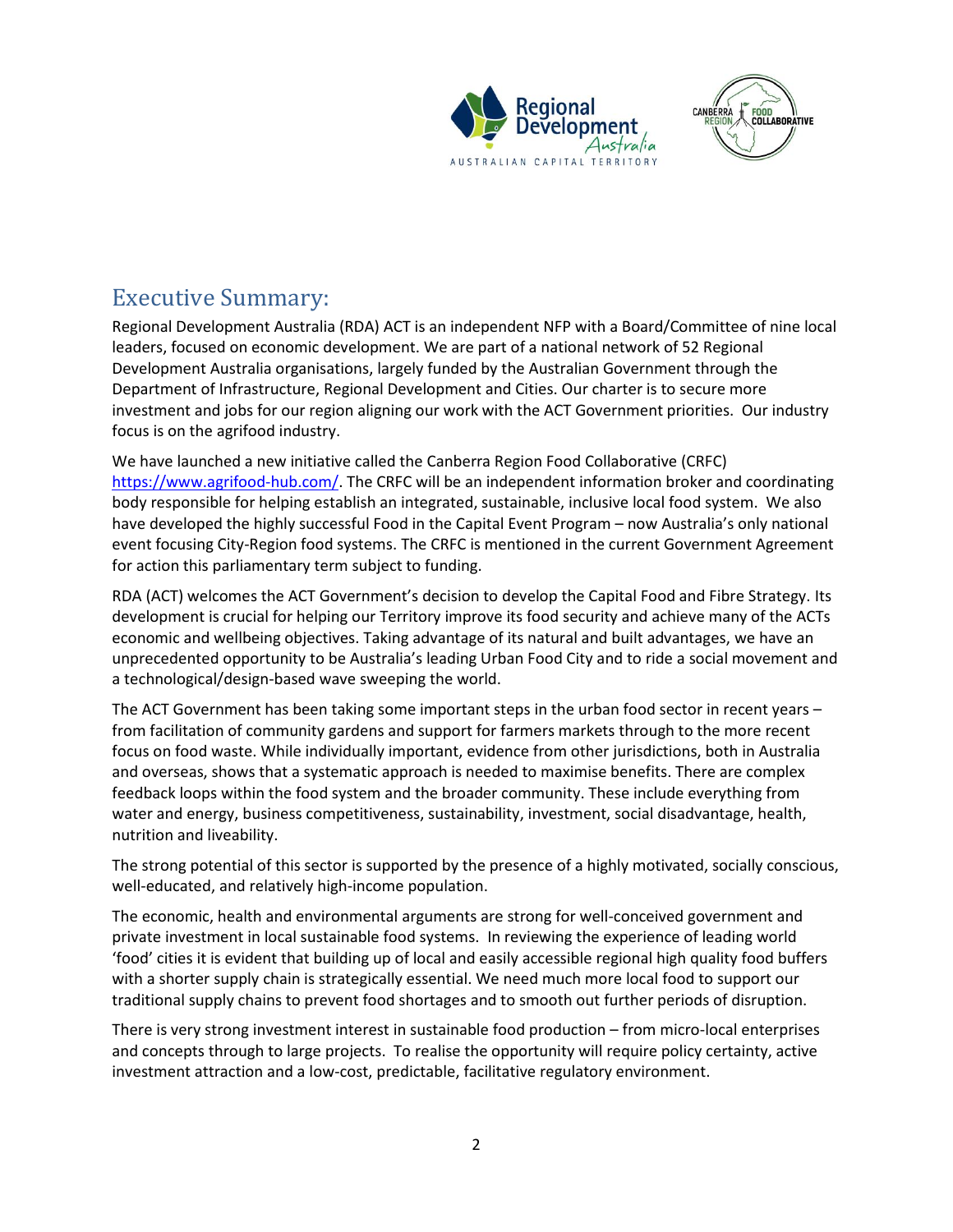



We estimate the potential of creating 3000 local job and providing food security for the city as whole and better access for our most disadvantaged groups.

Summary of recommendations:

- That 4-5 larger locations be identified and set aside as food precincts be they for the purposes of production, agrifood tourism, social enterprise, or training. These would become centres of gravity and scale for urban food. In addition, allow collateralisation of all types and locations of small plots for food production.
- Setting well defined procurement targets for local, regional and sustainable food sourcing into government, institutional care, hospitals, schools and aged care. Encourage corporates and the private sector to do the same.
- Set an ACT target or objective for the percentage of local food sourcing the Government wants to achieve over five and ten years.
- Create a vision for the leaders in the built environment targeting developers, architects, and landscape architects to integrate urban sustainable food opportunities inside new developments. Encourage innovation in the latest urban food technologies and approaches.
- Create a strong relationship in food with NSW producers, State and local governments and RDAs as the 'heavy lifters' for local food provision for the ACT into the decades to come.
- Enhanced support for Farmers markets especially in terms of infrastructure and parking
- Give policy certainty and direct support for ACT-based food enterprises and decide on where longterm farming can be guaranteed. Provide broad spectrum support through investment facilitation, skilling, water planning and transport & logistics.
- Support a major research effort in multiple convergent fields including sustainability, food hub formation, system performance measurement and health & nutrition.
- Join the Milan Urban Food Policy Pact and consider membership of the Future Food Systems CRC.
- Funding of the Canberra Region Food Collaborative to help government coordinate the wide range of stakeholder interests, support investment attraction and local projects, measure performance, run events, training and advise and help coordinate government support through time.

Our core premise is that in urban food, sustainability, good business and social impact can operate in a productive harmony. The timing is right for a concerted approach to building a local and regional food production system. Food is the forgotten part of the Water, Renewable Energy Soil nexus necessary for creating a truly sustainable City. Done well, sustainable food will not only good for business, tourism, exports and jobs but will directly address the ACTs liveability, human health and inclusion policy objectives.

Across the world, City, Urban and Rural food strategies are being developed to accommodate community-based farming, food business incubation through to striking vertical farms, high-tech green houses, aquaculture, food waste capture/reduction and clean energy integration.